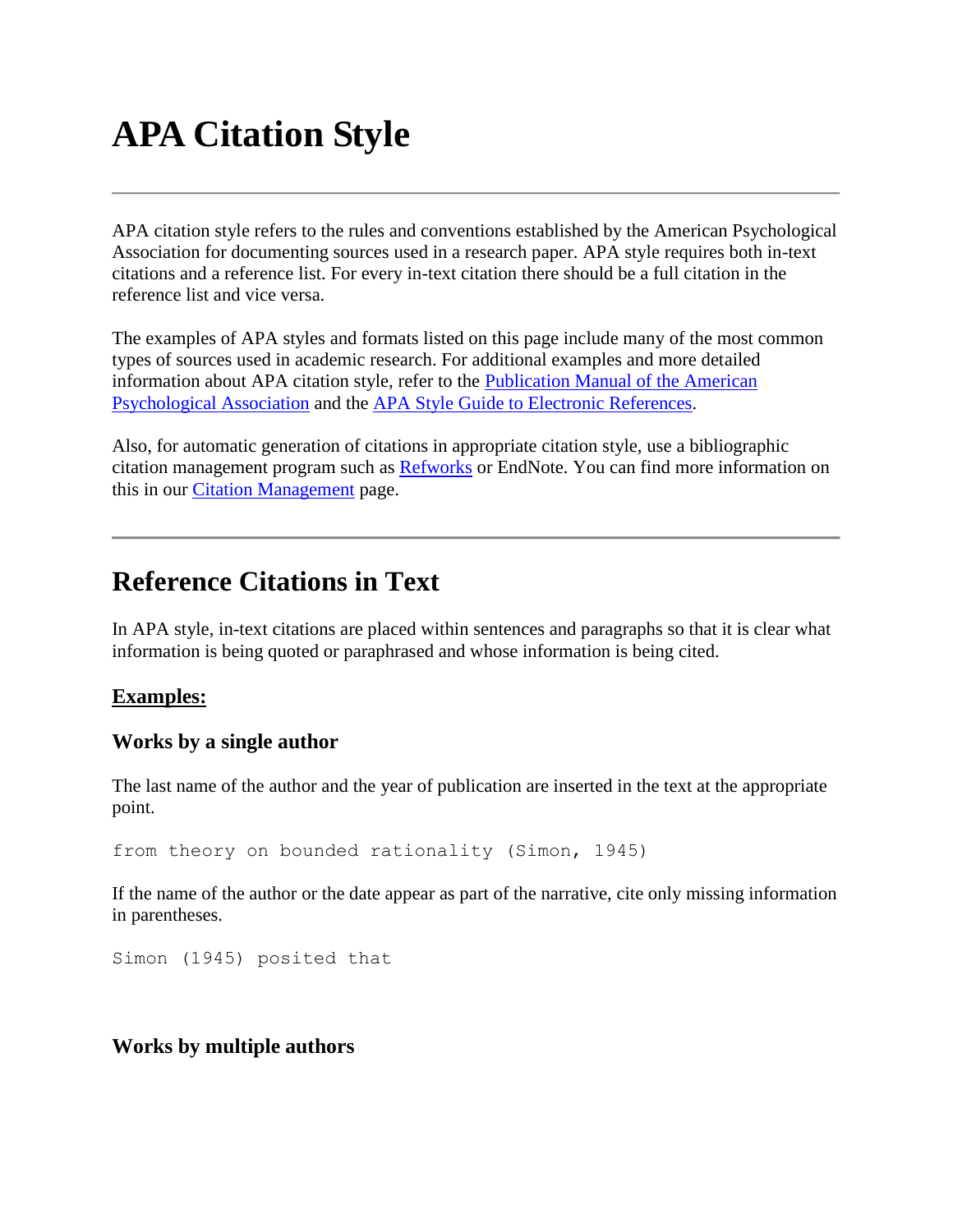When a work has two authors, always cite both names every time the reference occurs in the text. In parenthetical material join the names with an ampersand  $(\&)$ .

as has been shown (Leiter & Maslach, 1998)

In the narrative text, join the names with the word "and."

as Leiter and Maslach (1998) demonstrated

When a work has three, four, or five authors, cite all authors the first time the reference occurs.

Kahneman, Knetsch, and Thaler (1991) found

In all subsequent citations per paragraph, include only the surname of the first author followed by "et al." (Latin for "and others") and the year of publication.

Kahneman et al. (1991) found

# **Works by associations, corporations, government agencies, etc.**

The names of groups that serve as authors (corporate authors) are usually written out each time they appear in a text reference.

(National Institute of Mental Health [NIMH], 2007)

When appropriate, the names of some corporate authors are spelled out in the first reference and abbreviated in all subsequent citations. The general rule for abbreviating in this manner is to supply enough information in the text citation for a reader to locate its source in the Reference List without difficulty.

(NIMH, 2007)

# **Works with no author**

When a work has no author, use the first two or three words of the work's title (omitting any initial articles) as your text reference, capitalizing each word. Place the title in quotation marks if it refers to an article, chapter of a book, or Web page. Italicize the title if it refers to a book, periodical, brochure, or report.

```
on climate change ("Climate and Weather," 1997) 
Guide to Agricultural Meteorological Practices (1981)
```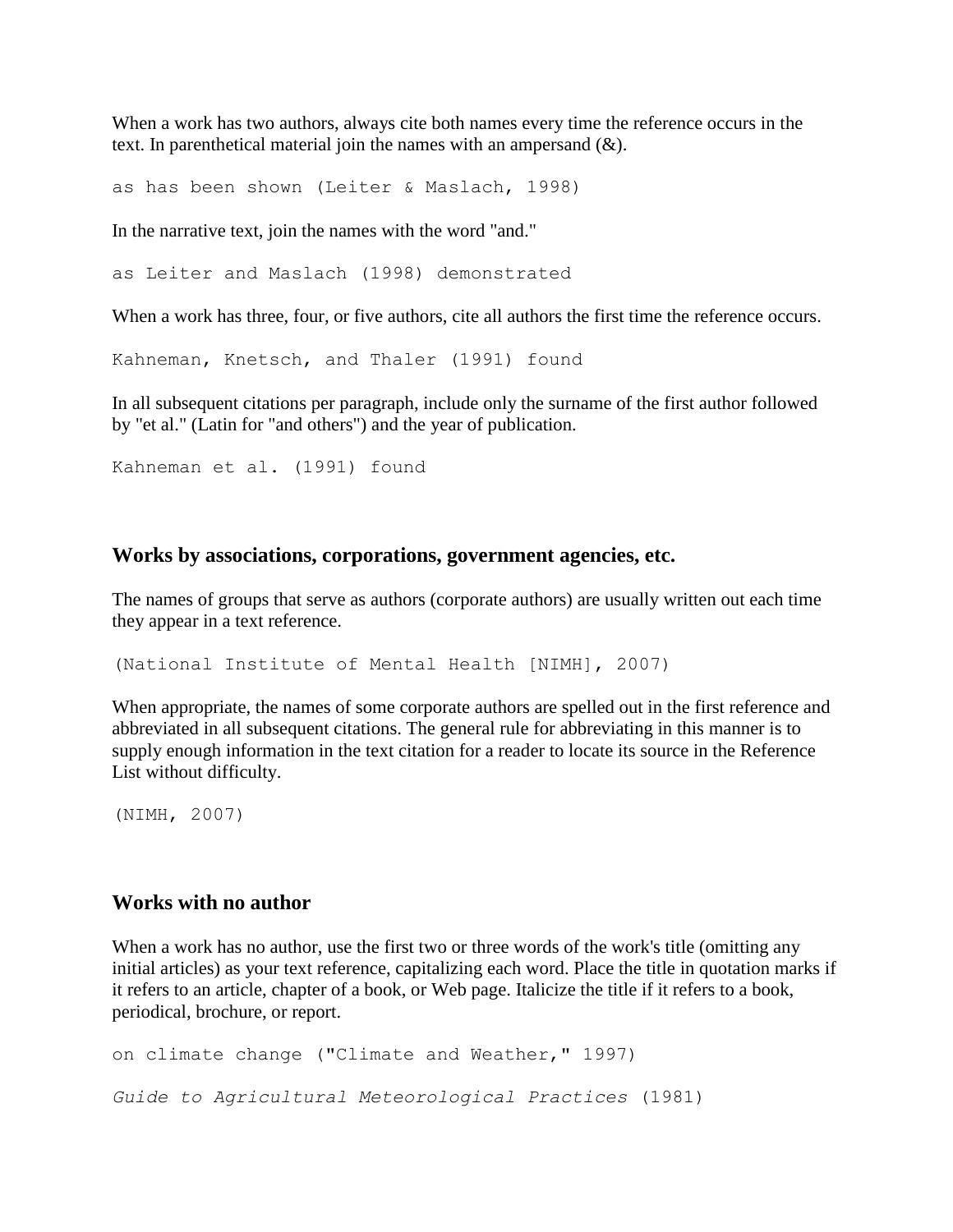Anonymous authors should be listed as such followed by a comma and the date.

```
on climate change (Anonymous, 2008)
```
# **Specific parts of a source**

To cite a specific part of a source (always necessary for quotations), include the page, chapter, etc. (with appropriate abbreviations) in the in-text citation.

```
(Stigter & Das, 1981, p. 96)
```
De Waal (1996) overstated the case when he asserted that "we seem to

```
be reaching ... from the hands of philosophers" (p. 218).
```
If page numbers are not included in electronic sources (such as Web-based journals), provide the paragraph number preceded by the abbreviation "para." or the heading and following paragraph.

```
(Mönnich & Spiering, 2008, para. 9)
```
# **Reference List**

References cited in the text of a research paper must appear in a Reference List or bibliography. This list provides the information necessary to identify and retrieve each source.

- **Order:** Entries should be arranged in alphabetical order by authors' last names. Sources without authors are arranged alphabetically by title within the same list.
- **Authors:** Write out the last name and initials for all authors of a particular work. Use an ampersand  $(\&)$  instead of the word "and" when listing multiple authors of a single work. e.g. Smith, J. D., & Jones, M.
- **Titles:** Capitalize only the first word of a title or subtitle, and any proper names that are part of a title.
- **Pagination:** Use the abbreviation p. or pp. to designate page numbers of articles from periodicals that do not use volume numbers, especially newspapers. These abbreviations are also used to designate pages in encyclopedia articles and chapters from edited books.
- **Indentation**<sup>\*</sup>: The first line of the entry is flush with the left margin, and all subsequent lines are indented (5 to 7 spaces) to form a "hanging indent".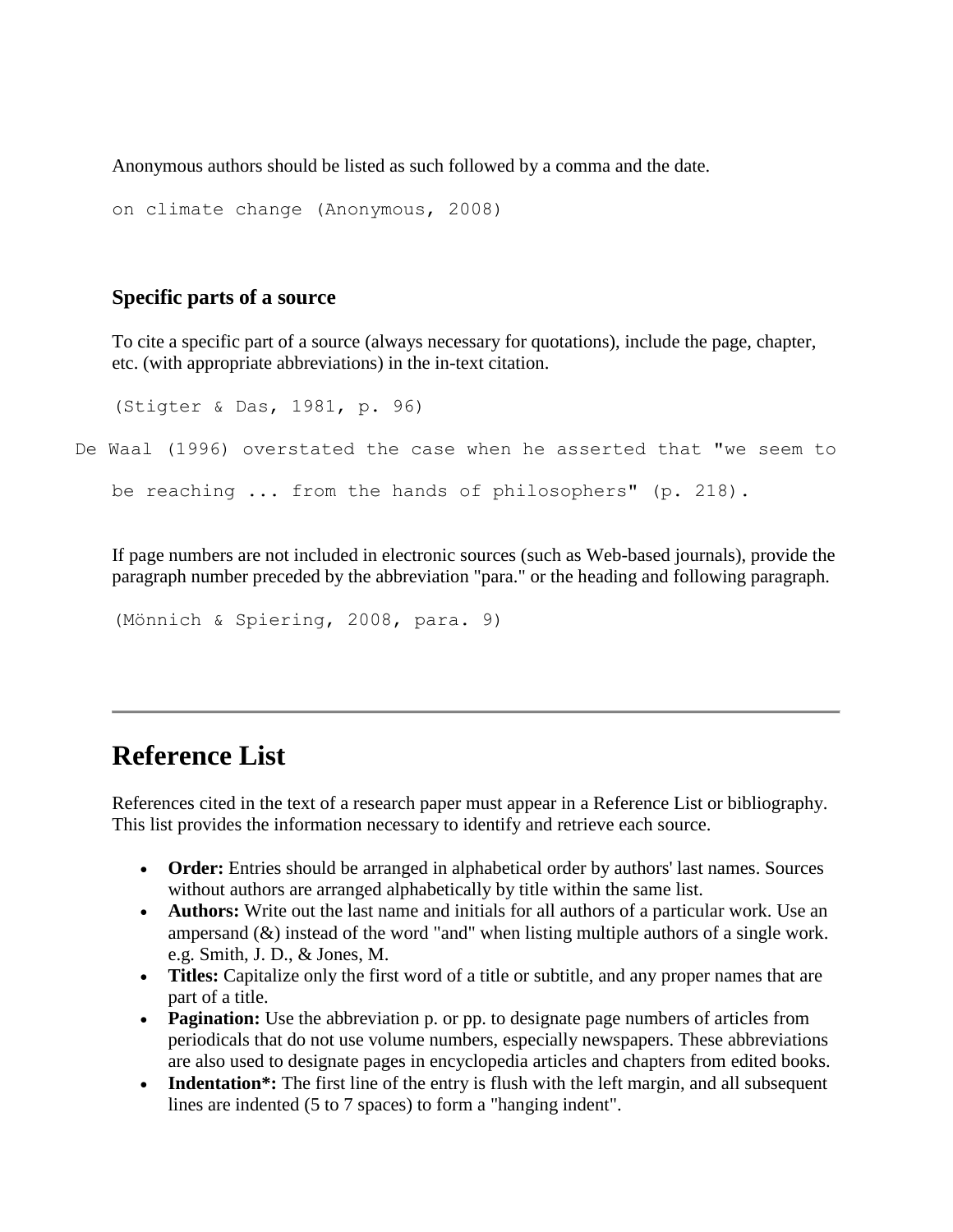• **Underlining vs. Italics**<sup>\*</sup>: It is appropriate to use italics instead of underlining for titles of books and journals.

Two additional pieces of information should be included for works accessed online.

- **Internet Address\*\*:** A stable Internet address should be included and should direct the reader as close as possible to the actual work. If the work has a digital object identifier (DOI), use this. If there is no DOI or similar handle, use a stable URL. If the URL is not stable, as is often the case with online newspapers and some subscription-based databases, use the home page of the site you retrieved the work from.
- **Date:** If the work is a finalized version published and dated, as in the case of a journal article, the date within the main body of the citation is enough. However, if the work is not dated and/or is subject to change, as in the case of an online encyclopedia article, include the date that you retrieved the information.

**\*** The APA has special formatting standards for the use of indentation and italics in manuscripts or papers that will be typeset or submitted for official publication. For more detailed information on these publication standards, refer to the [Publication Manual of the American Psychological](http://cornell.worldcat.org/oclc/316736612)  [Association,](http://cornell.worldcat.org/oclc/316736612) or consult with your instructors or editors to determine their style preferences.

\*\* See the [APA Style Guide to Electronic References](http://cornell.worldcat.org/oclc/162653855) for information on how to format URLs that take up more than one line.

# **Examples:**

# **Articles in journals, magazines, and newspapers**

References to periodical articles must include the following elements: author(s), date of publication, article title, journal title, volume number, issue number (if applicable), and page numbers.

# **Journal article, one author, accessed online**

Ku, G. (2008). Learning to de-escalate: The effects of regret in

escalation of commitment. *Organizational Behavior and Human* 

*Decision Processes*, *105*(2), 221-232.

doi:10.1016/j.obhdp.2007.08.002

# **Journal article, two authors, accessed online**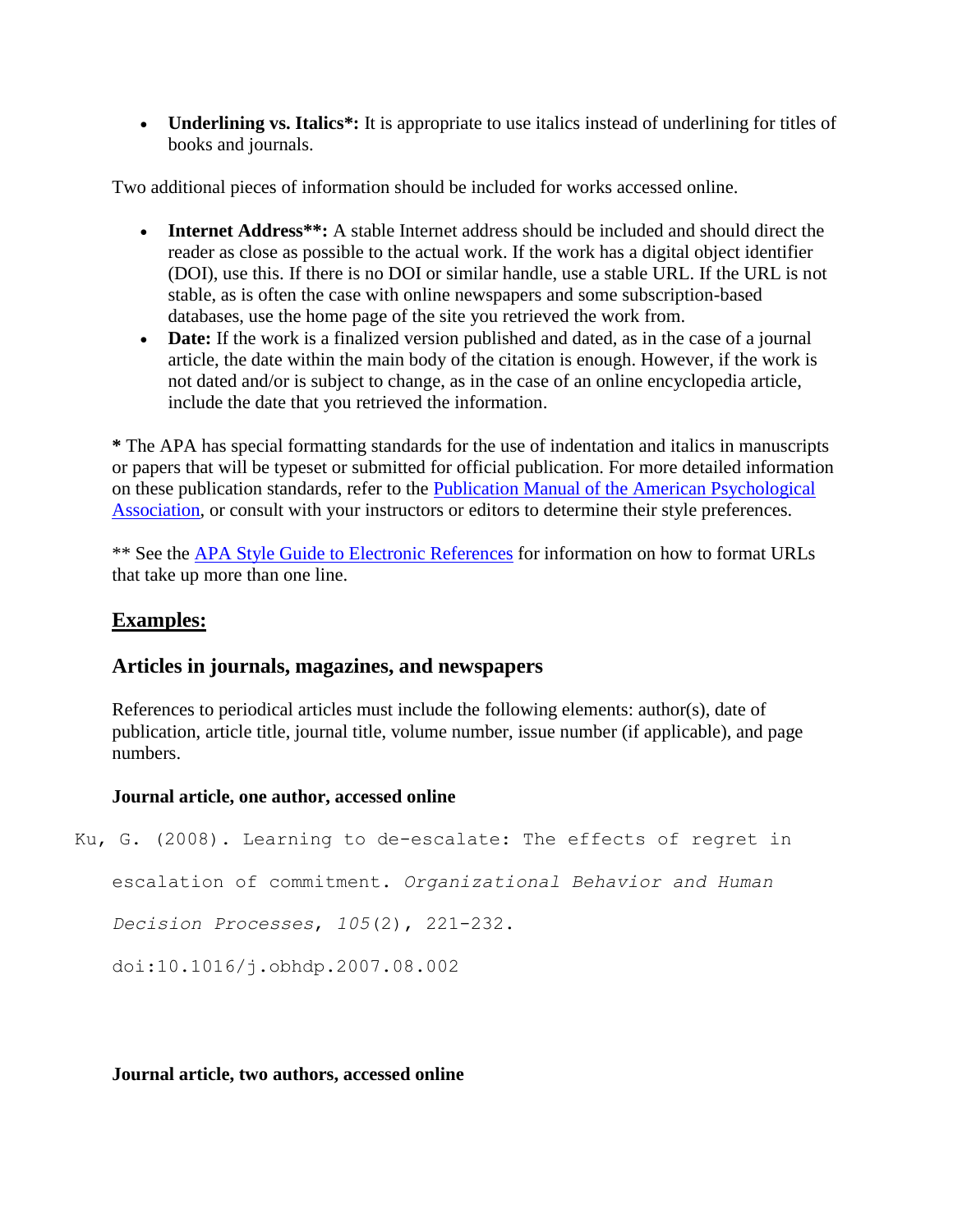Sanchez, D., & King-Toler, E. (2007). Addressing disparities consultation and outreach strategies for university settings. *Consulting Psychology Journal: Practice and Research*, *59*(4), 286-295. doi:10.1037/1065- 9293.59.4.286

### **Journal article, more than two authors, accessed online**

Van Vugt, M., Hogan, R., & Kaiser, R. B. (2008). Leadership, followership, and evolution: Some lessons from the past. *American Psychologist*, *63*(3), 182-196. doi:10.1037/0003- 066X.63.3.182

#### **Article from an Internet-only journal**

Hirtle, P. B. (2008, July-August). Copyright renewal, copyright restoration, and the difficulty of determining copyright status. *D-Lib Magazine*, *14*(7/8). doi:10.1045/july2008-hirtle

#### **Journal article from a subscription database (no DOI)**

Colvin, G. (2008, July 21). Information worth billions. *Fortune*, *158*(2), 73-79. Retrieved from Business Source Complete, EBSCO. Retrieved from [http://search.ebscohost.com](http://search.ebscohost.com/)

# **Magazine article, in print**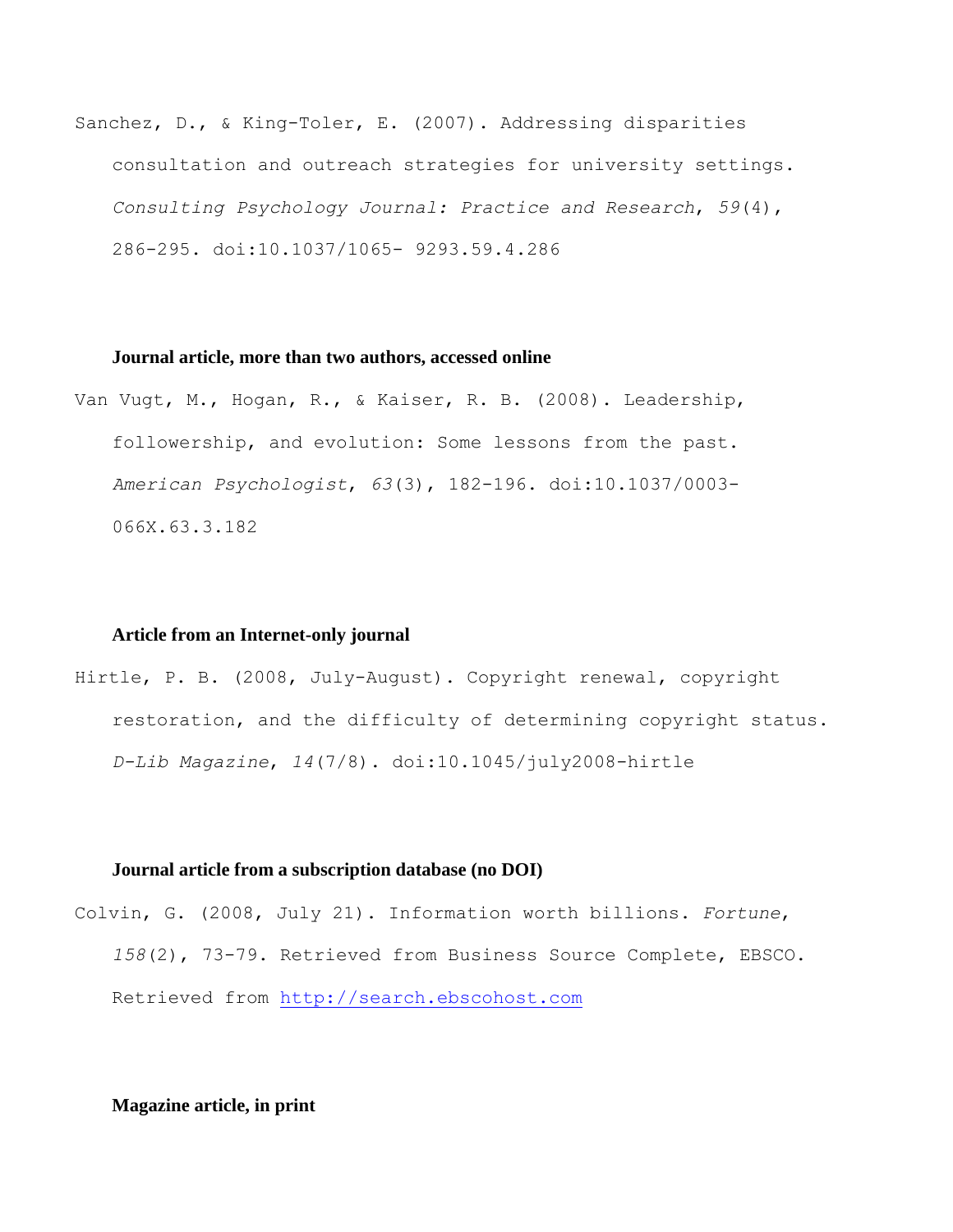Kluger, J. (2008, January 28). Why we love. *Time*, *171*(4), 54-60.

# **Newspaper article, no author, in print**

As prices surge, Thailand pitches OPEC-style rice cartel. (2008, May 5). *The Wall Street Journal*, p. A9.

#### **Newspaper article, multiple authors, discontinuous pages, in print**

Delaney, K. J., Karnitschnig, M., & Guth, R. A. (2008, May 5). Microsoft ends pursuit of Yahoo, reassesses its online options. *The Wall Street Journal*, pp. A1, A12.

# **Books**

References to an entire book must include the following elements: author(s) or editor(s), date of publication, title, place of publication, and the name of the publisher.

## **No Author or editor, in print**

```
Merriam-Webster's collegiate dictionary (11th ed.). (2003).
```
Springfield, MA: Merriam- Webster.

# **One author, in print**

Kidder, T. (1981). *The soul of a new machine*. Boston, MA: Little,

Brown & Company.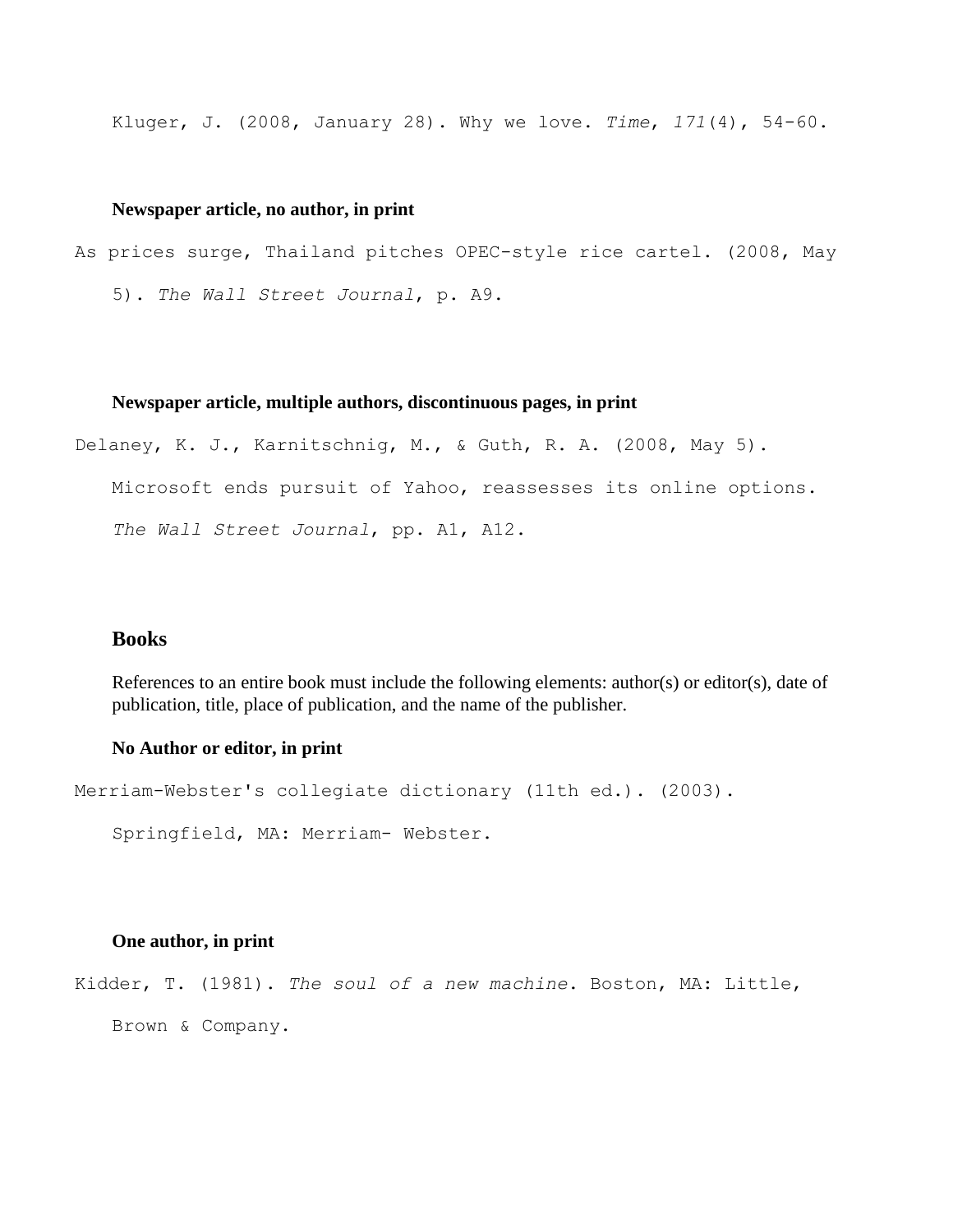# **Two authors, in print**

Frank, R. H., & Bernanke, B. (2007). *Principles of macro-economics* (3rd ed.). Boston, MA: McGraw-Hill/Irwin.

# **Corporate author, author as publisher, accessed online**

Australian Bureau of Statistics. (2000). *Tasmanian year book 2000* (No. 1301.6). Canberra, Australian Capital Territory: Author. Retrieved from [http://www.ausstats.abs.gov.au/ausstats/subscriber.nsf/0/CA25687](http://www.ausstats.abs.gov.au/ausstats/subscriber.nsf/0/CA25687100069892CA256889000CA9FC/) [10006989...](http://www.ausstats.abs.gov.au/ausstats/subscriber.nsf/0/CA25687100069892CA256889000CA9FC/) \$File/13016\_2000.pdf

# **Edited book**

Gibbs, J. T., & Huang, L. N. (Eds.). (2001). *Children of color: Psychological interventions with culturally diverse youth*. San Francisco, CA: Jossey-Bass.

# **Dissertations**

References for dissertations should include the following elements: author, date of publication, title, and institution (if you accessed the manuscript copy from the university collections). If there is a UMI number or a database accession number, include it at the end of the citation.

# **Dissertation, accessed online**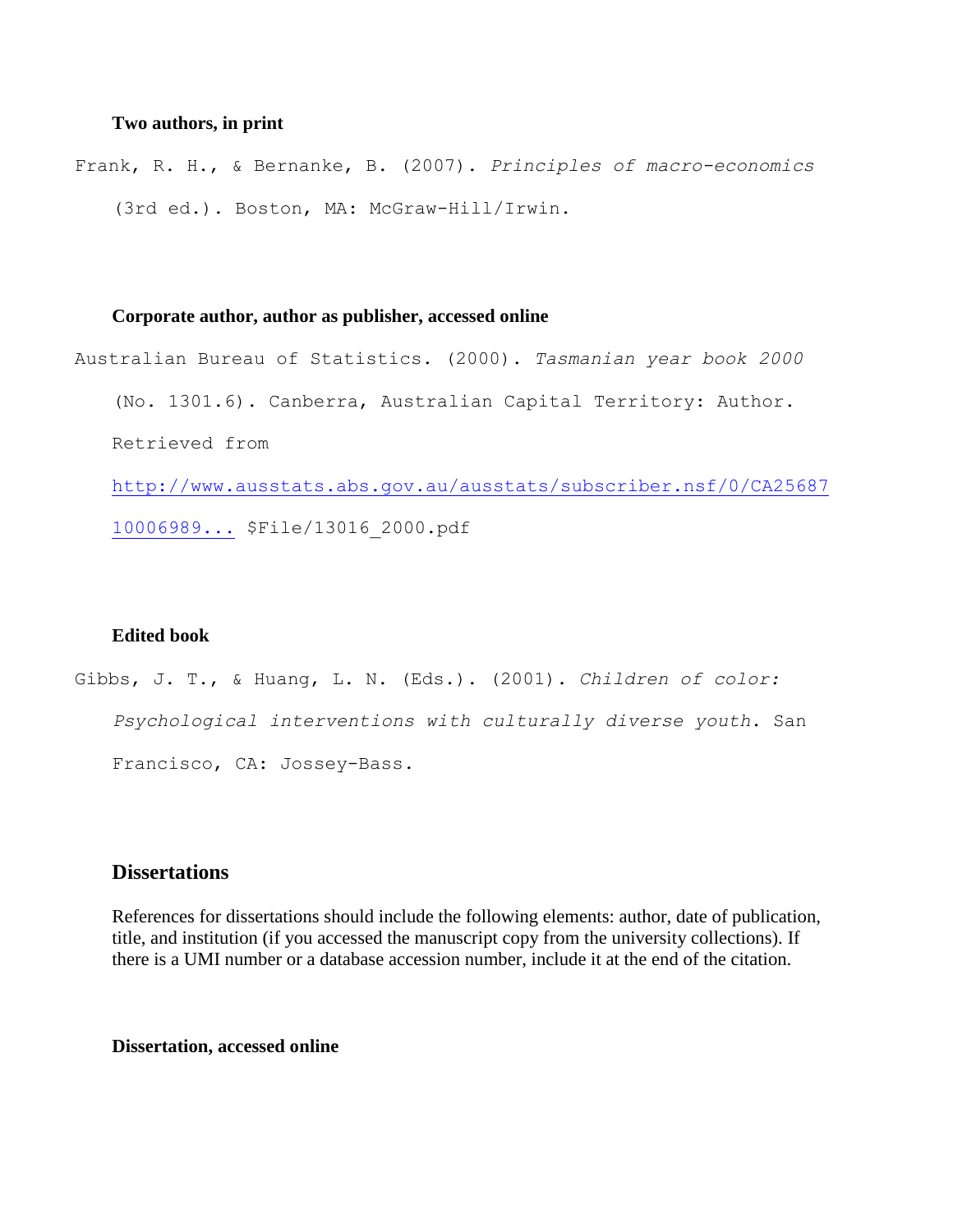Young, R. F. (2007). *Crossing boundaries in urban ecology: Pathways to sustainable cities* (Doctoral dissertation). Available from ProQuest Dissertations & Theses database. (UMI No. 327681)

# **Essays or chapters in edited books**

References to an essay or chapter in an edited book must include the following elements: essay or chapter authors, date of publication, essay or chapter title, book editor(s), book title, essay or chapter page numbers, place of publication, and the name of the publisher.

# **One author**

Labajo, J. (2003). Body and voice: The construction of gender in flamenco. In T. Magrini (Ed.), *Music and gender: perspectives from the Mediterranean* (pp. 67-86). Chicago, IL: University of Chicago Press.

# **Two editors**

Hammond, K. R., & Adelman, L. (1986). Science, values, and human judgment. In H. R. Arkes & K. R. Hammond (Eds.), *Judgement and decision making: An interdisciplinary reader* (pp. 127-143). Cambridge, England: Cambridge University Press.

# **Encyclopedias or dictionaries and entries in an encyclopedia**

References for encyclopedias must include the following elements: author(s) or editor(s), date of publication, title, place of publication, and the name of the publisher. For sources accessed online, include the retrieval date as the entry may be edited over time.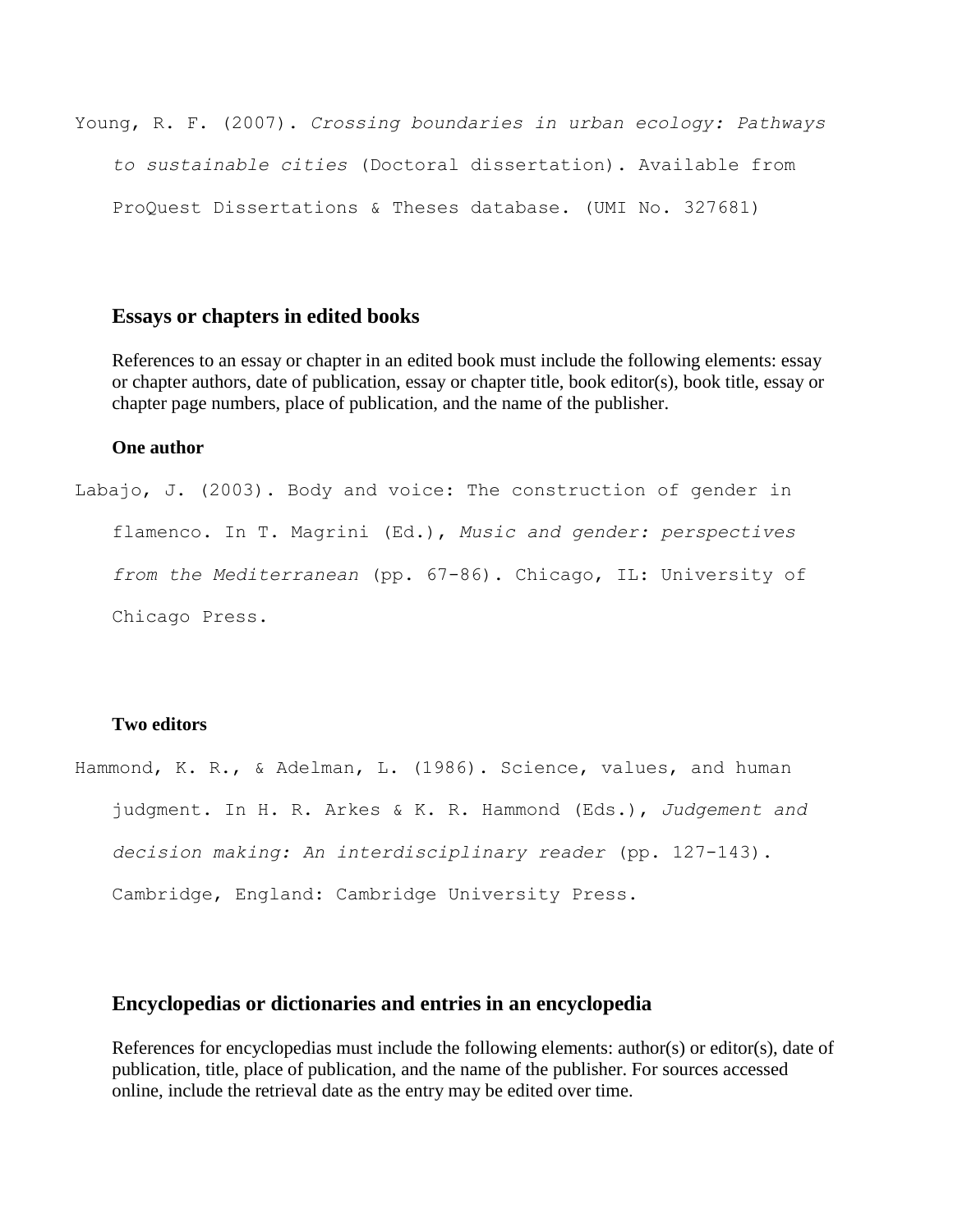# **Encyclopedia set or dictionary**

Sadie, S., & Tyrrell, J. (Eds.). (2002). *The new Grove dictionary of music and musicians* (2nd ed., Vols. 1-29). New York, NY: Grove.

# **Article from an online encyclopedia**

Containerization. (2008). In *Encyclopædia Britannica*. Retrieved May

6, 2008, from http://search.eb.com

## **Encyclopedia article**

Kinni, T. B. (2004). Disney, Walt (1901-1966): Founder of the Walt Disney Company. In *Encyclopedia of Leadership* (Vol. 1, pp. 345- 349). Thousand Oaks, CA: Sage Publications.

# **Research reports and papers**

References to a report must include the following elements: author(s), date of publication, title, place of publication, and name of publisher. If the issuing organization assigned a number (e.g., report number, contract number, or monograph number) to the report, give that number in parentheses immediately after the title. If it was accessed online, include the URL.

# **Government report, accessed online**

U.S. Department of Health and Human Services. (2005). *Medicaid drug* 

*price comparisons: Average manufacturer price to published*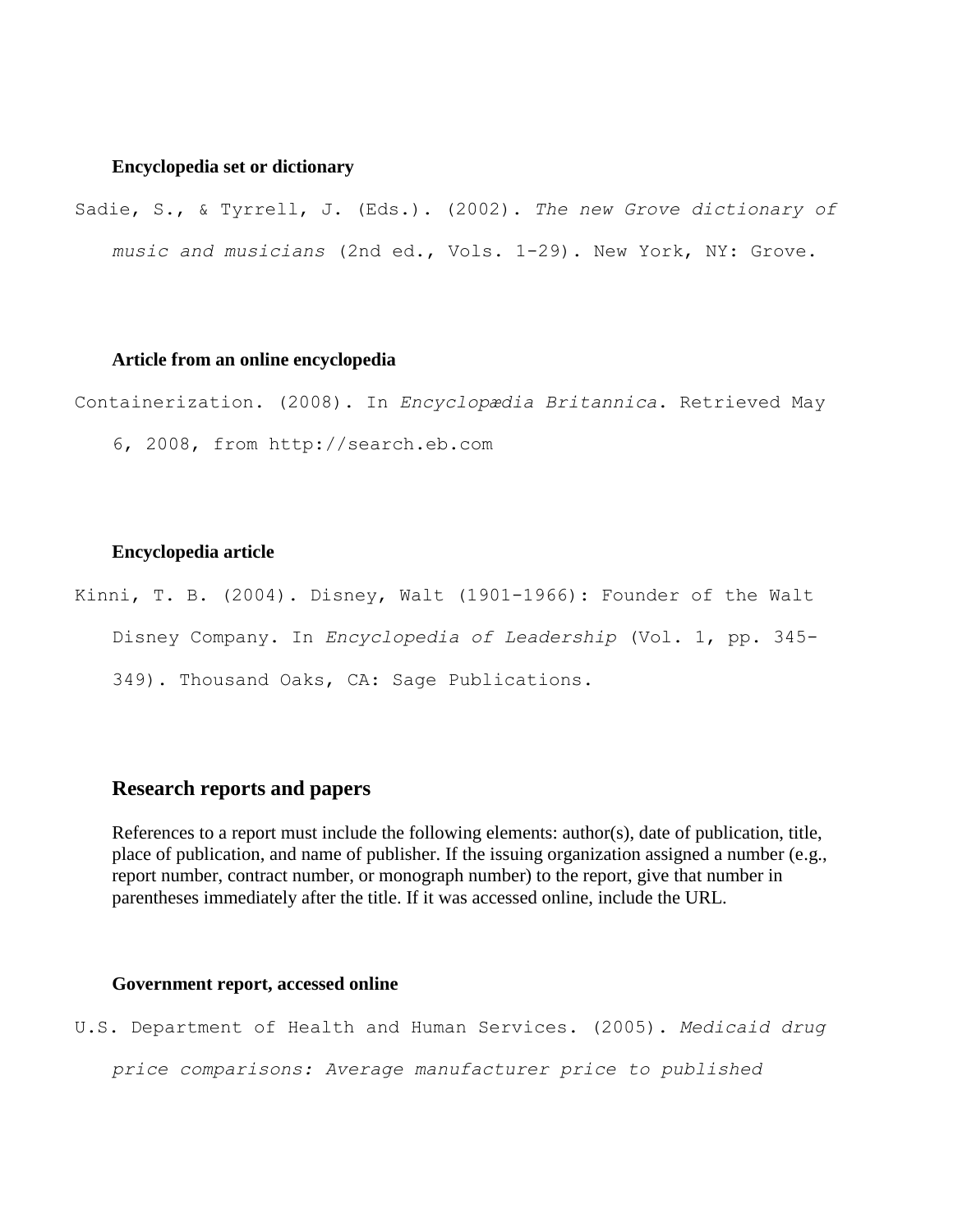*prices* (OIG publication No. OEI-05-05- 00240). Washington, DC: Author. Retrieved from http://www.oig.hhs.gov/oei/reports/oei-05-05-00240.pdf

#### **Government reports, GPO publisher, accessed online**

Congressional Budget Office. (2008). *Effects of gasoline prices on driving behavior and vehicle markets: A CBO study* (CBO Publication No. 2883). Washington, DC: U.S. Government Printing Office. Retrieved from http://www.cbo.gov/ftpdocs/88xx/doc8893/01-14-GasolinePrices.pdf

#### **Technical and/or research reports, accessed online**

Deming, D., & Dynarski, S. (2008). *The lengthening of childhood* (NBER Working Paper 14124). Cambridge, MA: National Bureau of Economic Research. Retrieved July 21, 2008, from http://www.nber.org/papers/w14124

#### **Document available on university program or department site**

Victor, N. M. (2008). *Gazprom: Gas giant under strain*. Retrieved from Stanford University, Program on Energy and Sustainable Development Web site: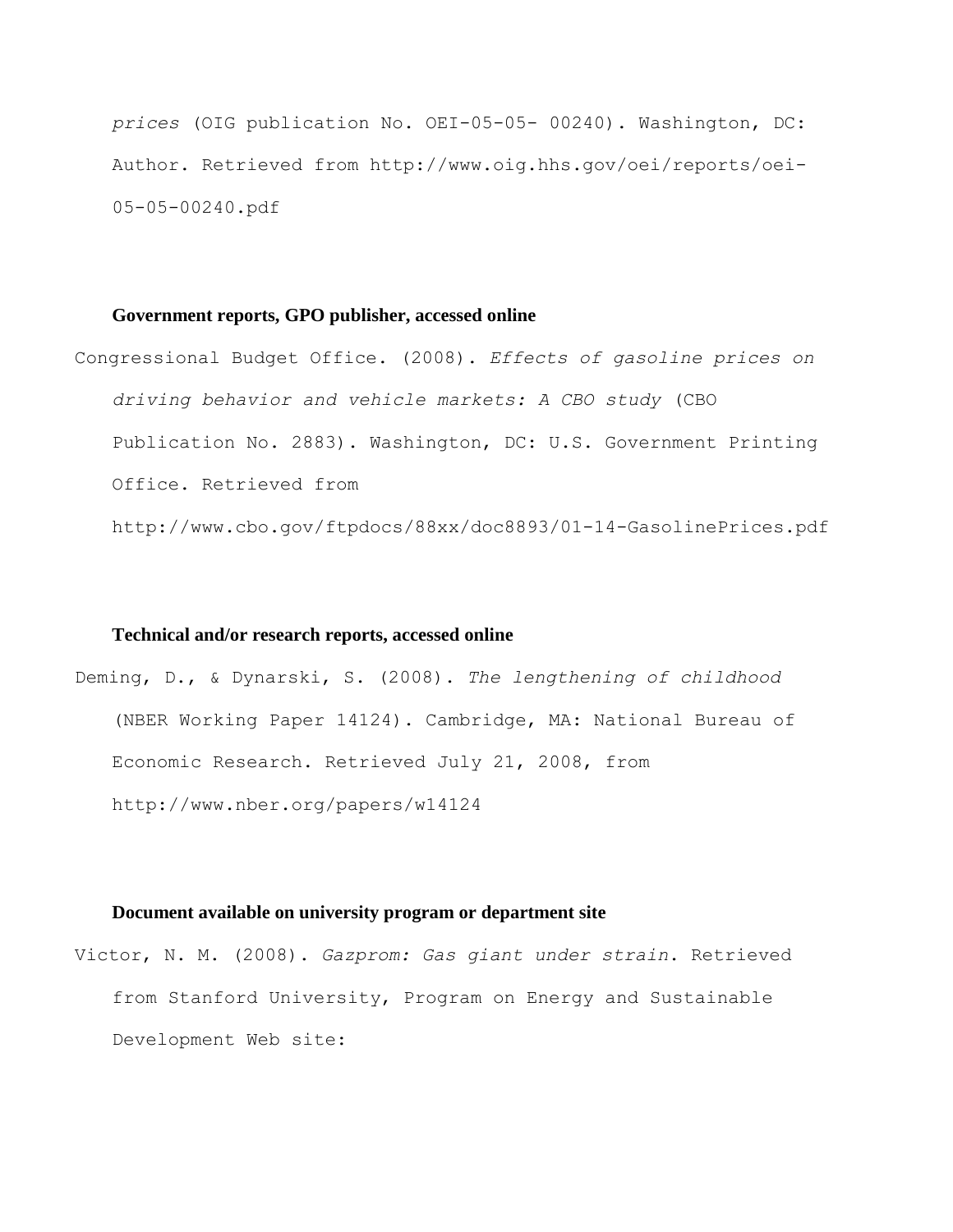http://pesd.stanford.edu/publications/gazprom\_gas\_giant\_under\_st rain/

# **Audio-visual media**

References to audio-visual media must include the following elements: name and function of the primary contributors (e.g., producer, director), date, title, the medium in brackets, location or place of production, and name of the distributor. If the medium is indicated as part of the retrieval ID, brackets are not needed.

# **Videocassette/DVD**

Achbar, M. (Director/Producer), Abbott, J. (Director), Bakan, J. (Writer), & Simpson, B. (Producer) (2004). *The corporation* [DVD]. Canada: Big Picture Media Corporation.

#### **Audio recording**

Nhat Hanh, T. (Speaker). (1998). *Mindful living: a collection of teachings on love, mindfulness, and meditation* [Cassette Recording]. Boulder, CO: Sounds True Audio.

### **Motion picture**

Gilbert, B. (Producer), & Higgins, C. (Screenwriter/Director). (1980). *Nine to five* [Motion Picture]. United States: Twentieth Century Fox.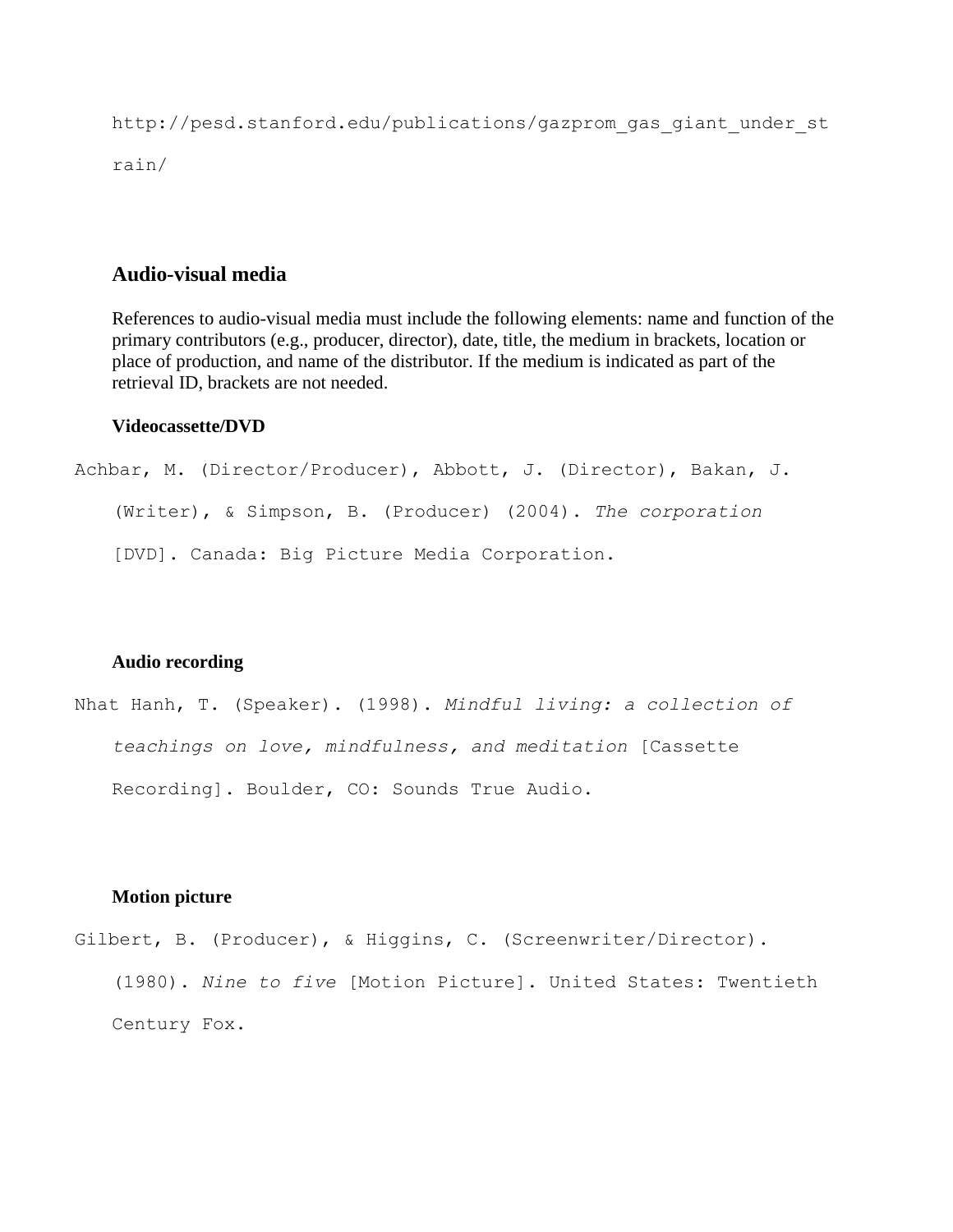# **Television broadcast**

Anderson, R., & Morgan, C. (Producers). (2008, June 20). *60 Minutes* [Television broadcast]. Washington, DC: CBS News.

# **Television show from a series**

Whedon, J. (Director/Writer). (1999, December 14). Hush [Television series episode]. In Whedon, J., Berman, G., Gallin, S., Kuzui, F., & Kuzui, K. (Executive Producers), *Buffy the Vampire Slayer*. Burbank, CA: Warner Bros..

# **Music recording**

Jackson, M. (1982). Beat it. On *Thriller* [CD]. New York, NY: Sony Music.

# **Undated Web site content, blogs, and data**

For content that does not easily fit into categories such as journal papers, books, and reports, keep in mind the goal of a citation is to give the reader a clear path to the source material. For electronic and online materials, include stable URL or database name. Include the author, title, and date published when available. For undated materials, include the date the resource was accessed.

# **Blog entry**

Arrington, M. (2008, August 5). The viral video guy gets \$1 million in funding. Message posted to http://www.techcrunch.com